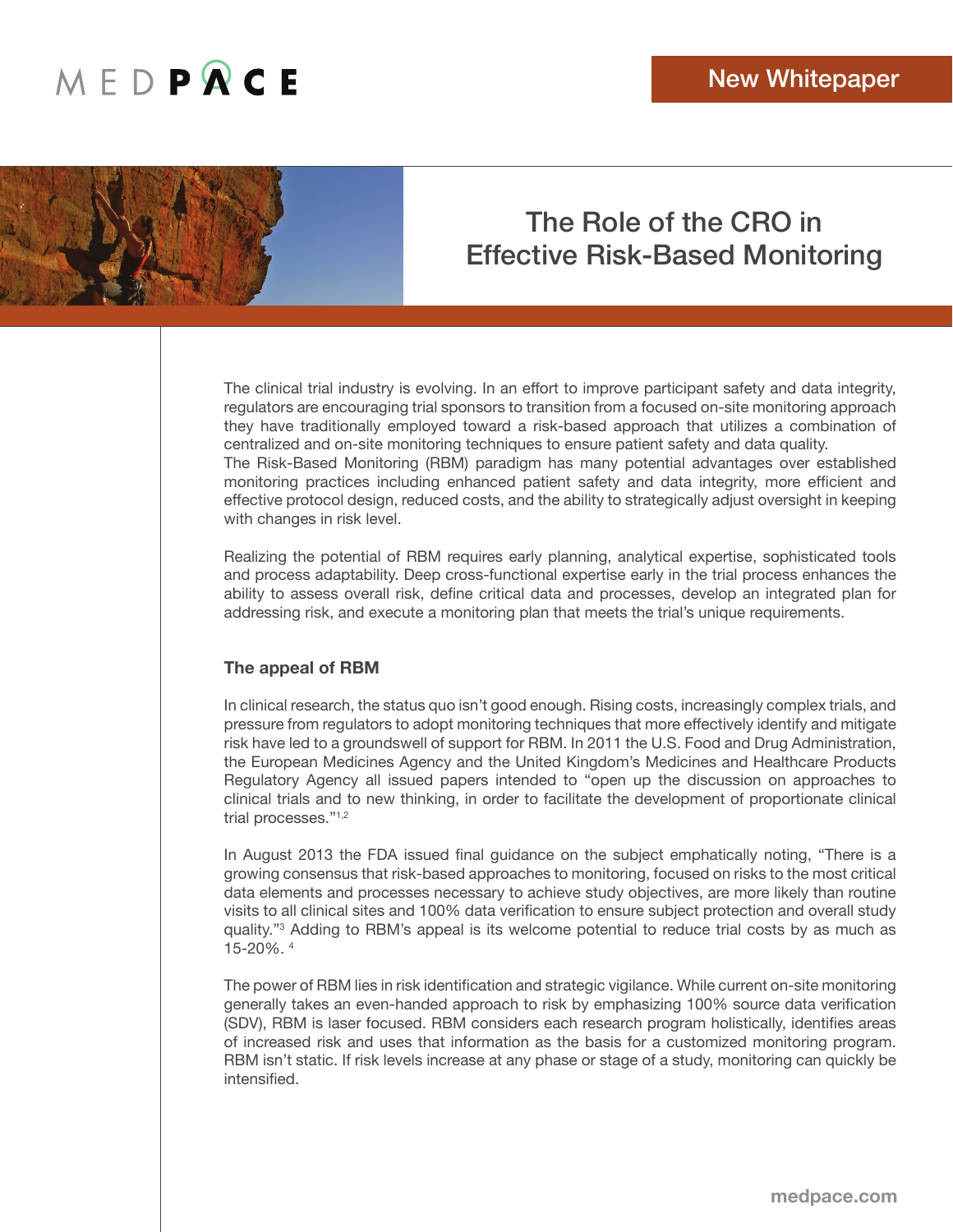While some of the verbiage associated with RBM may be new, the approach has been evolving for some time. For many years researchers have applied RBM methods in clinical research studies where the risk of participation is relatively low, such as those evaluating approved drugs with wellknown safety profiles or those focused on data collection.

But the prospect of applying RBM more broadly is only now gaining traction. The on-going development of sophisticated analytical tools and processes, formal FDA guidance and several highprofile industry initiatives are propelling the RBM movement into overdrive. Initiatives undertaken by the Clinical Trials Transformation Initiative (CTTI) and TransCelerate Biopharma Inc. have attracted wide-spread industry attention and help describe how RBM principles might be operationalized.

CTTI, a public-private partnership working to find ways to increase the quality and efficiency of trials, has devised a Quality by Design (QbD) approach that focuses oversight on the errors most likely to adversely affect trial quality. QbD holds that sponsors and regulators should agree up front on critical data points requiring verification. Based on that assessment, sponsors can create a quality risk management plan that can be reviewed, adapted and amended during the course of the trial to reduce risks.<sup>5</sup>

TransCelerate, an independent non-profit created by pharmaceutical and biotechnology companies to improve the development process, has focused on standardizing the path to RBM. Until now individual sponsors and their research partners have addressed RBM issues on a project-by-project basis. The TransCelerate model presents a consistent approach that aligns with QbD principles. The model can be adopted industry wide and is scalable to any phase of a study.

Outlined in the graphic below, the methodology, which TransCelerate member companies are piloting in a variety of trials, focuses on risk-based central and off-site monitoring activities, rather than routine site monitoring visits, as a way to identify potential issues sooner. $6$ 



*[Source: TransCelerate]*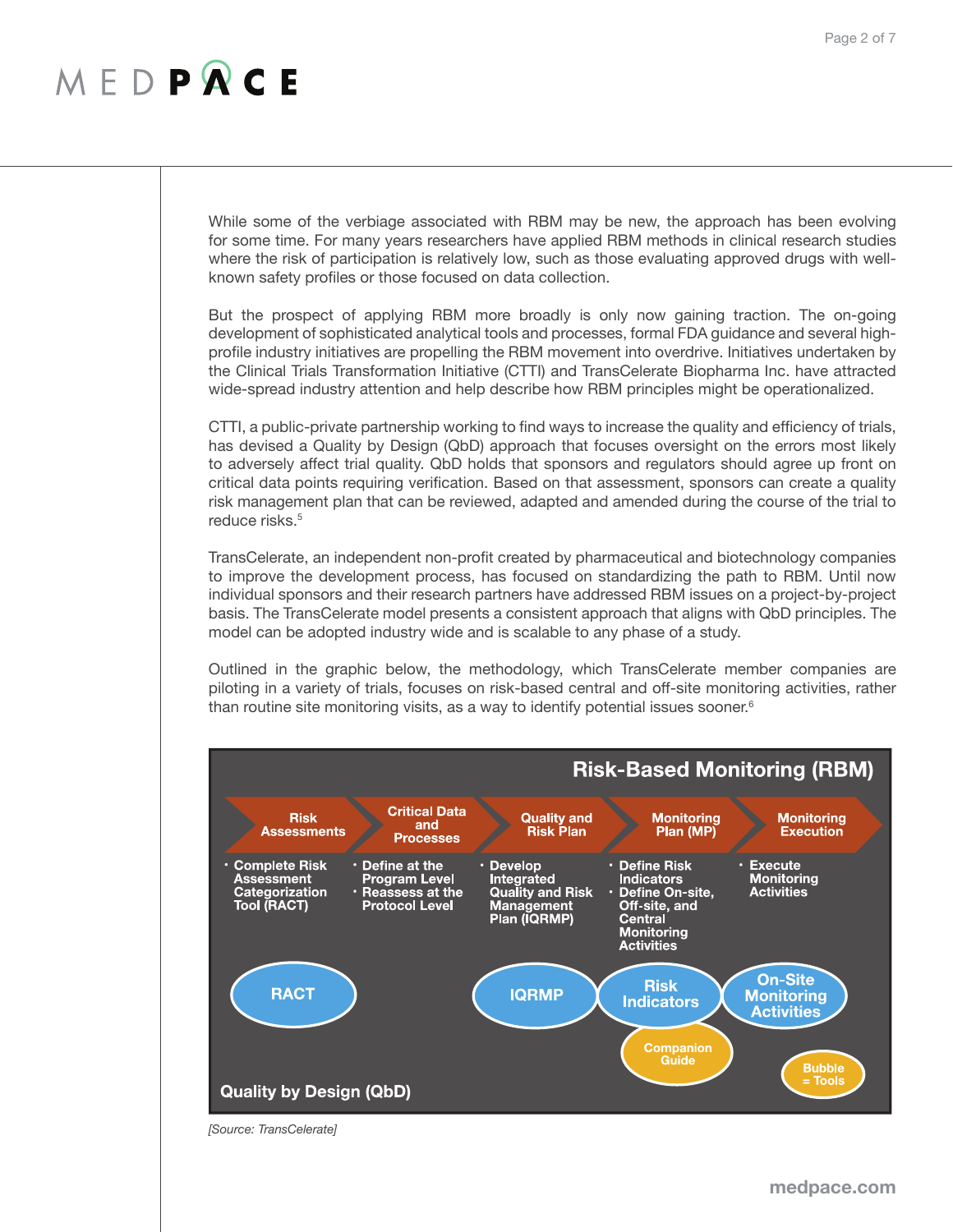### **Translate theory into practice**

Because successful RBM depends on an integrated approach to risk assessment and monitoring throughout the entire project lifecycle, collaboration and communication are critical.

Sponsors and their research partners should begin planning for RBM at the outset of the research process to ensure processes are aligned across the organizations and determine who will handle various monitoring activities. All parties share an unwavering commitment to ensuring participant safety and data integrity.

It's essential to recognize that RBM is not a "short cut" to monitoring and managing risk but a more efficacious approach to vigilance. RBM is not "reduced" monitoring, it is strategic monitoring based on technologically-enabled, risk-based algorithms that focus monitoring resources on the locations and activities where they are most needed. What's more, an effective RBM program may include multiple types of monitoring activity, including traditional on-site verification. In many cases on-site monitoring may be the only viable way to ensure adequate protection of the rights, welfare and safety of human subjects and the quality of study data, and will be an important component of the overall monitoring plan.

The TransCelerate model provides valuable guidance in describing how sponsors can work with their CRO partners to put RBM principles into practice. The TransCelerate methodology begins at the program level. Sponsors are encouraged to conduct a holistic, cross-functional risk assessment to ascertain risks common across all studies in a given program and establish an initial list of critical data requirements.

Next, sponsors work with their service providers to jointly assess risks more thoroughly at the protocol level and expand the initial list of critical data. Partners should consider issues such as the impact and likelihood or error, appropriate mitigation activities, and the degree to which potential errors would be detectible.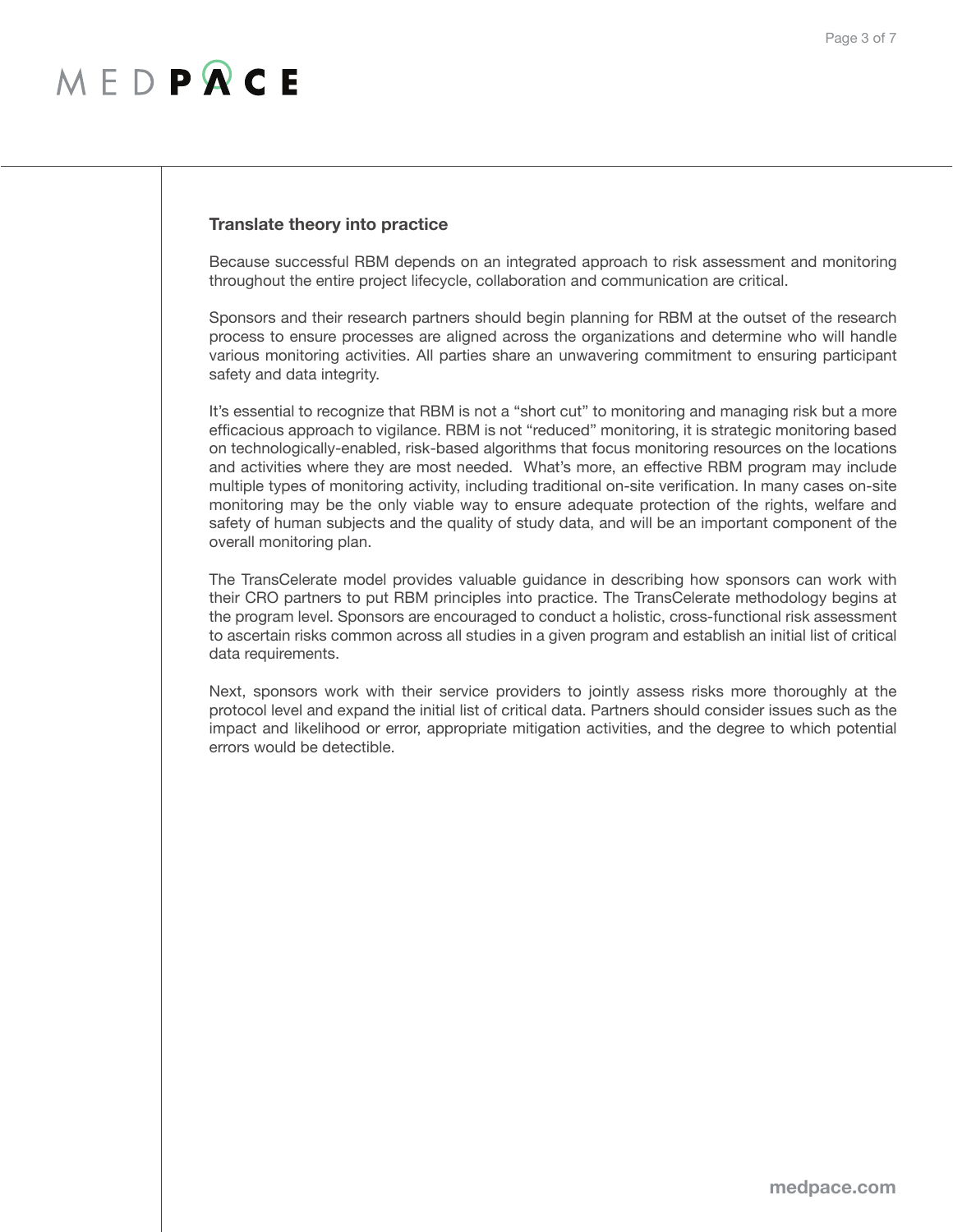CRO involvement is essential at this stage to ensuring research partners are working from common assumptions and quality benchmarks. A CRO with deep therapeutic, regulatory and operational expertise facilitates the risk-assessment process by highlighting items within the protocol design that have the potential to impact overall risk levels. Identifying these risks and potential operational challenges early in the process is essential to the success of RBM later in the study.

Having assessed risks and defined critical data and processes, a cross-functional team comprised of players from the sponsor and CRO organizations should craft an Integrated Quality and Risk Management Plan (IQRMP). It is important to understand that all of the individual plans contained in the IQRMP should trace their roots back to the risk assessment. What's more, while the monitoring plan is a key component of the IQRMP that provides detailed instructions for oversight through every step of the trial, it shouldn't be considered in isolation. Under the RBM paradigm the relevant expectations should be covered in other functional study plans as well (such as the data management plan), to ensure a true cross-functional approach to risk assessment and data monitoring.

#### **Monitoring activities: Striking the balance**

In many cases on-site monitoring will remain a critical aspect of the overall oversight program. The value and efficacy of RBM depends on striking the proper balance between on-site and centralized activities. Sponsors must work with service partners to devise a plan that meets expectations for quality data, using remotely conducted activities where feasible, as well as optimizing on-site time and ensuring focus on critical elements of the study.

The FDA clearly states, "No single approach to monitoring is appropriate or necessary for every clinical trial. FDA recommends that each sponsor design a monitoring plan that is tailored to the specific human subject protection and data integrity risks of the trial. Ordinarily, such a risk-based plan would include a mix of centralized and on-site monitoring practices."2

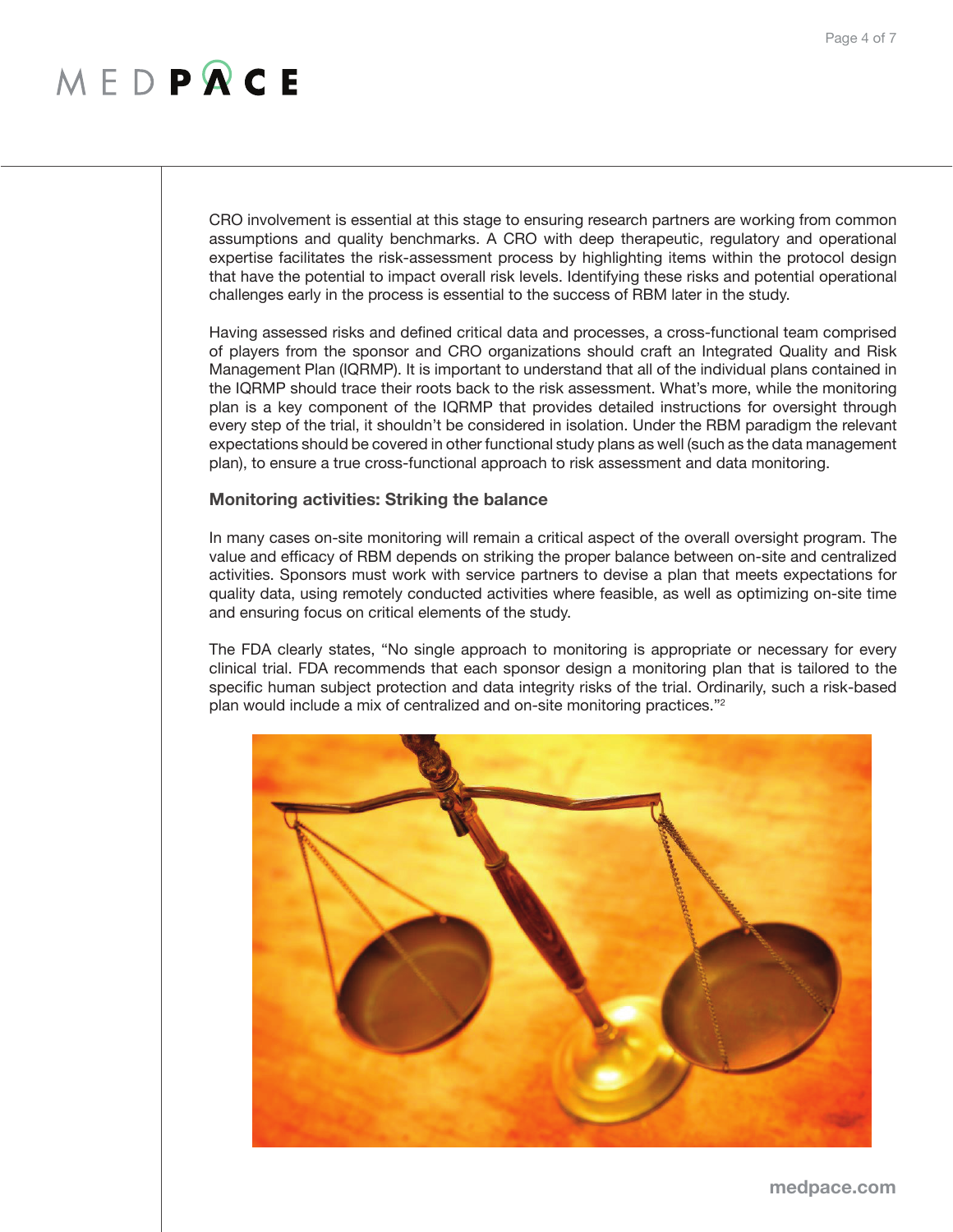Ideally, monitoring activities at each stage of a trial should be aligned with the overall risk level assigned at the protocol level and augmented as necessary should risks increase. As a practical reality however, many companies take an overly conservative approach to on-site monitoring by requiring 100% SDV. However, this does not guarantee patient safety or data quality as the review is focused on individual data points versus a well-rounded review utilizing a combination of different methods. A more comprehensive approach needs to be supported by technical tools and processes that can be quickly adapted to the changing needs of a study/program.

### **Partnering with a CRO**

While industry-wide implementation of RBM is in its infancy, it is undoubtedly on a growth track. To maximize its benefits and ensure optimal oversight, sponsors need to partner with CROs that have the core competencies necessary to conduct RBM. The critical capabilities a CRO must bring to the process include:

- **• Therapeutic, operational and regulatory expertise.** Risks can arise at any stage of a study from many quadrants: from the initial protocol design bearing significant operational challenges to protocol amendments following the availability of the new data; enrollment challenges requiring engagement of the additional centers and geographies; shifting regulatory climate and increased requirements from the competent authorities. Your CRO should provide comprehensive cross-functional expertise to help you effectively identify, mitigate and monitor risk throughout the study duration.
- **Flexibility.** Because risk levels differ from one aspect of the trial to the next and may fluctuate, adaptability is critical. CRO team members must be as adaptable as the technological tools they employ to adjust to changes that arise during a study.
- **Strong site relationships.** Both on-site and remote site communication play an equally important role in the monitoring process. However, as the RBM model relies increasingly on the centralized activities, and given the reduced "face time", strong site relationships based on ample training and clear communications are even more critical. Partnering with CROs that have strong site alliances has always been important, but the RBM paradigm raises the stakes. RBM places new technological, training and data-entry expectations on the sites. Your CRO is responsible for making sure sites have the tools, training and feedback they need to implement RMB effectively. The CRO team must be in direct contact with sites following the review of trends and individual site data.
- **• Superior technology and analytical capabilities.** CROs must demonstrate a superior ability to identify, collect and analyze data. A very close communication and cross-functional coordination is required to identify trends and act quickly to implement appropriate targeted monitoring activities. These are alien skills to some companies accustomed to operating under the traditional monitoring model. Your CRO should be able to demonstrate that it has invested in the training and analytical tools necessary to support the emerging RBM paradigm demands.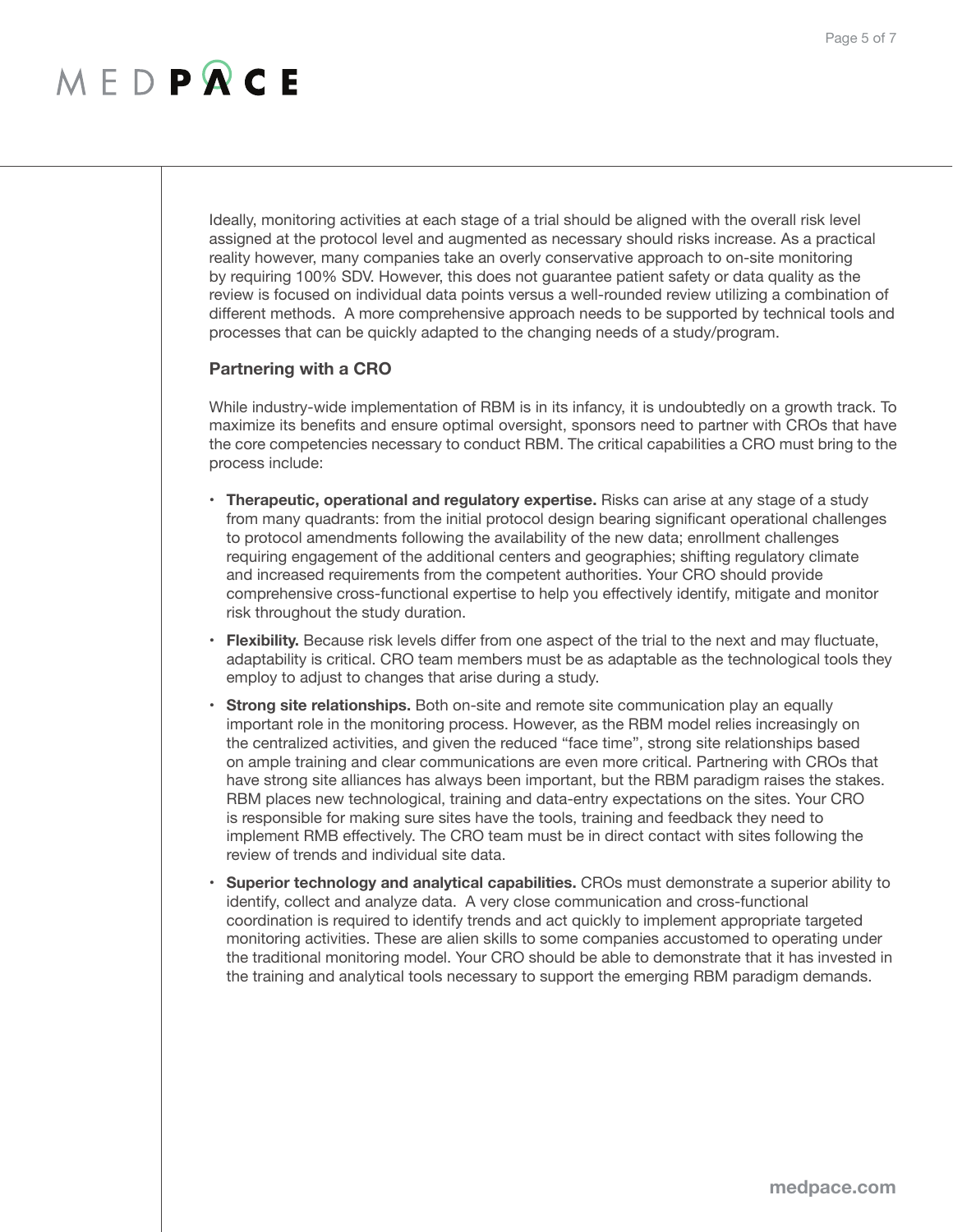### MEDPRCE

#### **The road ahead**

RBM is an evolving paradigm and one that will require new skills and thinking on the part of stakeholders across the clinical research spectrum. The proliferation of technological advancements enabling companies to collect, process and analyze large volumes of data in real time is only a foreshadowing of the opportunities that lie ahead. While change can be difficult, it is incumbent on the industry to embrace a methodology that promises to enhance patient safety and improve data integrity.

RBM is clearly the direction for the future and stakeholders need to position themselves for the brave new world it represents. Sponsors should start working with their CRO partners early in the research process to identify and so as to develop optimal monitoring strategies. Service providers must assess and refine their research process to identify and develop optimal monitoring strategies.

The finer points of RBM haven't been hammered out and its adoption will be a gradual process. Despite these caveats and unknowns, stakeholders must proactively begin to consider how to incorporate RBM into their operations as they look to the future.

#### **About the author**

Alexander Artyomenko, MD, PhD, Global Director, Late Phase Clinical Operations

Dr. Artyomenko has over 12 years of experience in Late Phase clinical research. His unique background encompasses both medical practice and clinical research and development, with a highly successful record in planning and executing Phase IIIb-IV studies. Dr. Artyomenko has developed strategies for global trials in a variety of therapeutic areas for both pharmaceutical and medical device products. Dr. Artyomenko is an expert in global regulatory affairs concerning postmarketing and observational studies, including epidemiology, expanded access/compassionate use programs, health economics and outcomes research, and registries.

### **About Medpace**

Medpace is a global full-service clinical research organization providing Phase I-IV core development services for drug, biologic, and device programs. With more than 1,400 employees and clinical trial experience in over 40 countries, Medpace has the global reach and capability to conduct studies and navigate regulatory requirements worldwide. In addition to Phase II-IV development services, Medpace provides Phase I / IIA clinical services from Medpace Clinical Pharmacology, central laboratory and therapeutically specialized testing from Medpace Reference Laboratories, complete bioanalytical services in all stages of drug development from Medpace Bioanalytical Laboratories, centralized imaging core laboratory management and reading from Medpace Imaging Core Lab, and medical device development from Medpace Medical Device.